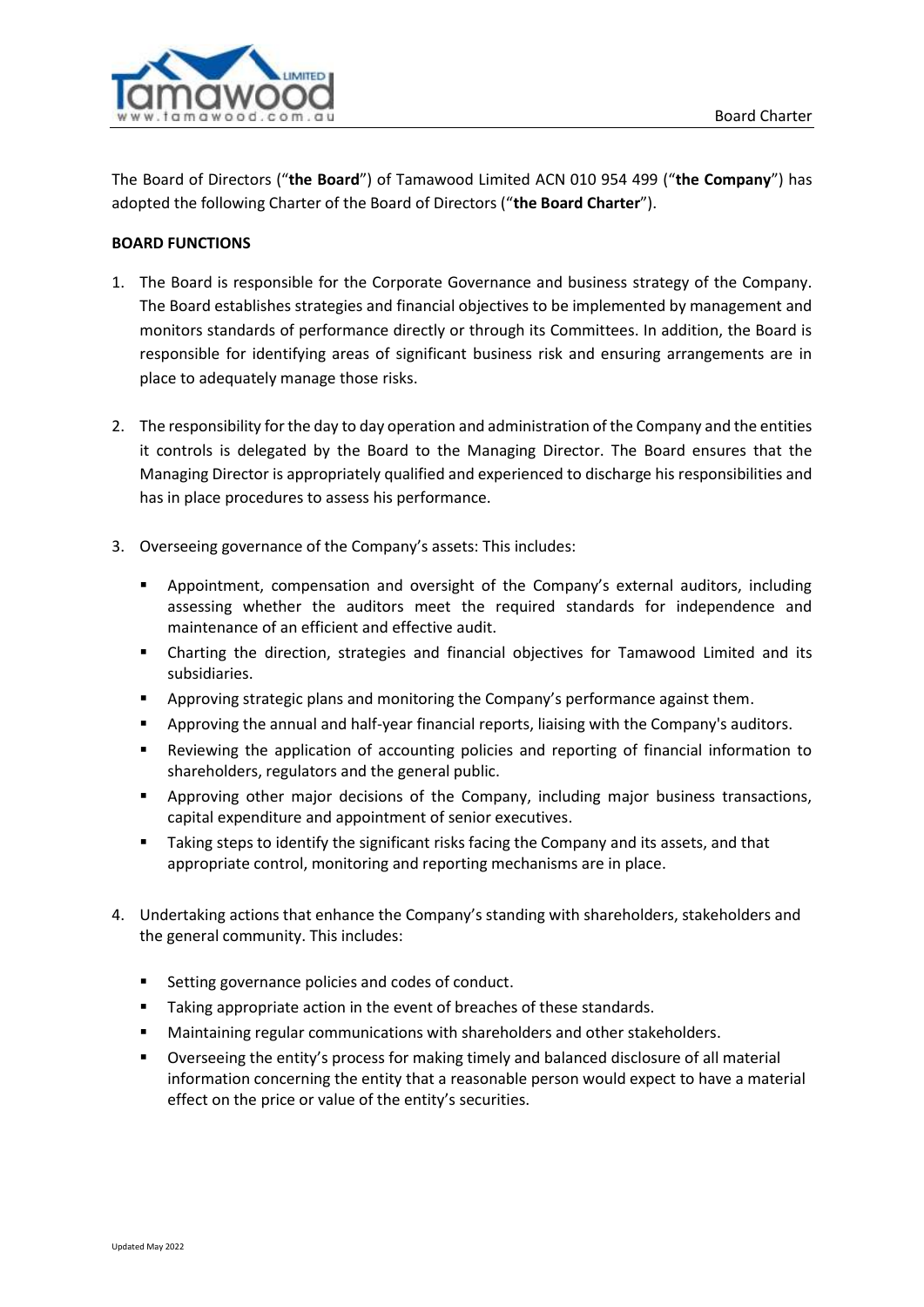

- 5. Taking steps to provide for assessment and renewal of the Board as appropriate:
	- Instituting a process for evaluating appropriate Board skills and recruiting individuals able to discharge the responsibilities of Directors.
	- Submitting candidates for election at shareholder meetings, including rotation and re-election of existing Directors.
	- Nominating a Chair of the Board.
	- Undertaking an annual process of self-critique and review, and
	- Satisfying itself that the entity's remuneration policies are aligned with the entity's purpose, values, strategic objectives and risk appetite.

# **EXTERNAL ADVICE**

Directors are permitted in the furtherance of their duties to seek independent professional advice at the Company's expense. Prior approval of the Board of Directors is required but this may not be unreasonably withheld. Any legal advice obtained must be available to all Directors;

The Board determines Board size and composition subject to the limitations imposed by the Corporations Law and the Company's constitution.

### **POLICY FOR ASSESSING THE INDEPENDENCE OF DIRECTORS**

It is the Board's policy that in determining a Director's independence, the Board considers the relationships which may affect independence as set out in Box 2.3 of the *ASX Corporate Governance Principles and Recommendations (4 th edition)*:

When determining the independent status of a Director the Board will consider whether the Director:

- 1. Is, or has been, employed in an executive capacity by the entity or any of its child entities and there has not been a period of at least three years between ceasing such employment and serving on the Board;
- 2. Is, or has within the last three years been, a partner, director or senior employee of a provider of material professional services to the entity or any of its child entities;
- 3. Is, or has been within the last three years, in a material business relationship (eg as a supplier or customer) with the entity or any of its child entities, or other officer of, or otherwise associated with, someone with such a relationship;
- 4. Is a substantial security holder of the entity or an officer of, or otherwise associated with, a substantial security holder of the entity.
- 5. Has a material contractual relationship with the entity or its child entities other than as a director;
- 6. Has a close family ties with any person who falls within any of the categories described above; or
- 7. Has been a director of the entity for such a period that his or her independence may have been compromised.
- 8. Receives performance-based remuneration (including options or performance rights) from, or participates in an employee incentive scheme of the entity.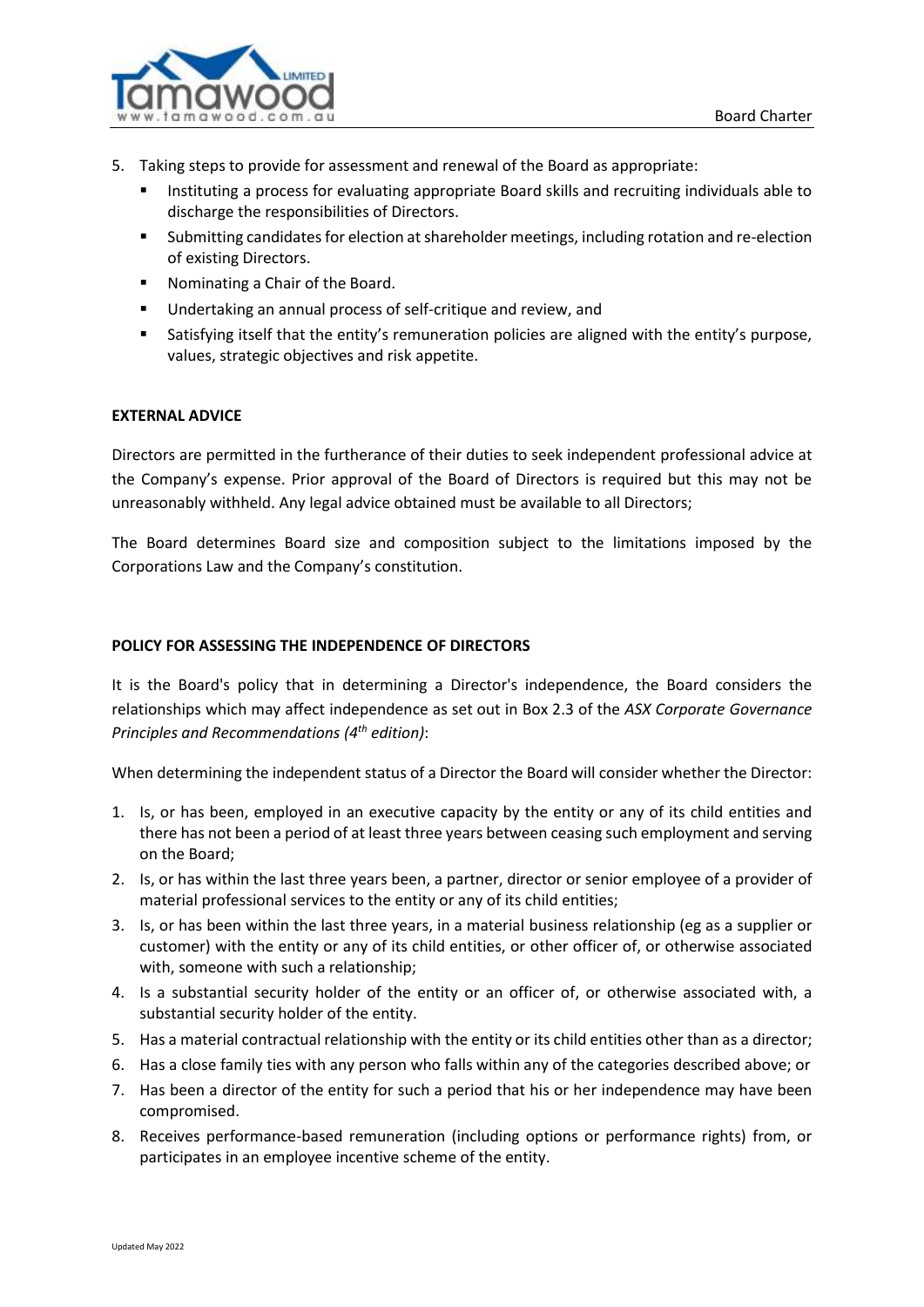

For the purposes of assessing independence, the Group has used a materiality threshold of \$200,000 in respect of consulting services, customer, supplier or adviser relationships and 5% in relation to the percentage shareholding in the Company that is owned or controlled by any Director or their associates.

Family ties and cross-directorships may be relevant in considering interests and relationships which may affect independence, and should be disclosed to the Board.

The current Board of Tamawood Limited has 4 Directors, 3 are Non-executive Directors and one Executive Director. Two of the Directors are Independent, one of whom is the Chairman. The Company takes into consideration the independent status of directors annually at a Nomination Committee meeting.

# **DIRECTOR APPOINTMENTS AND ELECTIONS**

Tamawood Ltd has written agreements in place with Non-Executive Directors and the Managing Director except where no remuneration is received for Director duties.

Where Directors stand for re-elections, the Board will provide the following details as part of the Annual General Meeting:

- The term of office currently served by the director.
- If the Board considers the Director to be an independent Director, a statement to that effect.
- A statement by the Board as to whether it supports the election or re-election of the candidate and a summary of the reasons why

If a director is standing for election for the first time, the Board will provide the following information as part of the Annual General Meeting:

- Biographical details, including their relevant qualifications and experience and the skills they bring to the Board.
- Details of any other material directorships current held by the candidate.
- Confirmation that the entity has conducted appropriate checks into the candidate's background and experience.

If those checks have revealed any information of concern.

- Details of any interest, position or relationship that might influence, or reasonably be perceived to influence, in a material respect their capacity to bring an independent judgement to bear interests of the entity as a whole rather than in the interests of an individual security holder or other party
- If the Board considers that the candidate will, if elected, qualify as an independent director, a statement to that effect.